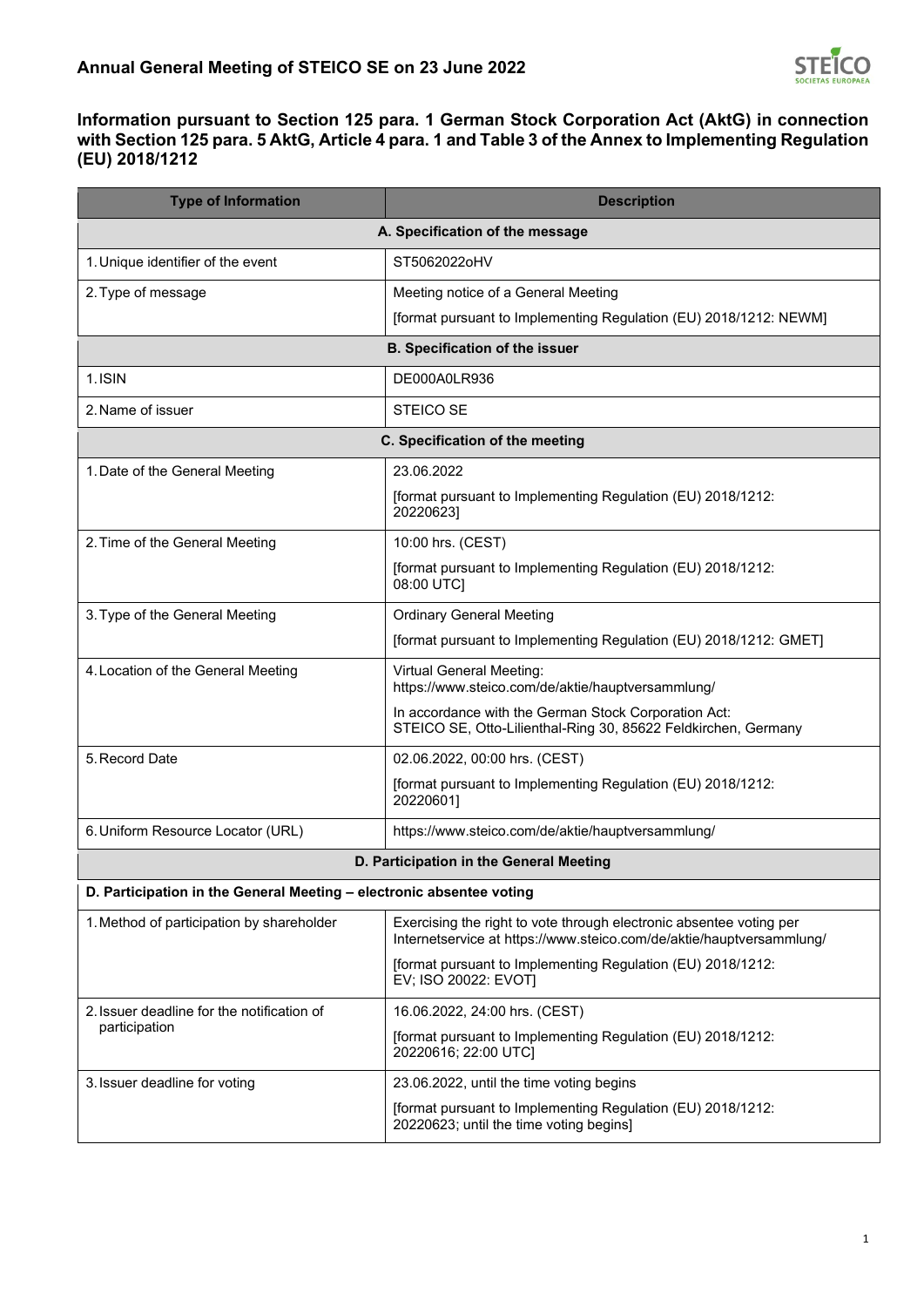$\mathbf{r}$ 



| D. Participation in the General Meeting – company-appointed proxies |                                                                                                                                                      |  |
|---------------------------------------------------------------------|------------------------------------------------------------------------------------------------------------------------------------------------------|--|
| 1. Method of participation by shareholder                           | Exercising the right to vote by granting authority and issuing instructions to<br>the proxies nominated by the Company                               |  |
|                                                                     | [format pursuant to Implementing Regulation (EU) 2018/1212:<br>PX; ISO 20022: PRXYI                                                                  |  |
| 2. Issuer deadline for the notification of<br>participation         | 16.06.2022, 24:00 hrs. (CEST)                                                                                                                        |  |
|                                                                     | [format pursuant to Implementing Regulation (EU) 2018/1212:<br>20220616; 22:00 UTC]                                                                  |  |
| 3. Issuer deadline for voting                                       | Granting authority (with voting instructions) to the proxies nominated by the<br>Company                                                             |  |
|                                                                     | in writing or in text form by postal mail, telefax or email until<br>22.06.2022, 24:00 hrs (CEST)                                                    |  |
|                                                                     | [format pursuant to Implementing Regulation (EU) 2018/1212:<br>20220622; 22:00 UTC]                                                                  |  |
|                                                                     | electronically via the Internetservice at<br>https://www.steico.com/de/aktie/hauptversammlung/ by<br>23.06.2022, until the time voting begins        |  |
|                                                                     | [format pursuant to Implementing Regulation (EU) 2018/1212:<br>20220623; until the time voting begins]                                               |  |
| D. Participation in the General Meeting - proxy authorisation       |                                                                                                                                                      |  |
| 1. Method of participation by shareholder                           | Exercising the right to vote through an authorised third party                                                                                       |  |
|                                                                     | [format pursuant to Implementing Regulation (EU) 2018/1212:<br>PX; ISO 20022: PRXY]                                                                  |  |
| 2. Issuer deadline for the notification of<br>participation         | 16.06.2022, 24:00 hrs. (CEST)                                                                                                                        |  |
|                                                                     | [format pursuant to Implementing Regulation (EU) 2018/1212:<br>20220616; 22:00 UTC]                                                                  |  |
| 3. Issuer deadline for voting                                       | Exercising of voting rights via electronic absentee voting by the proxy via<br>Internetservice at https://www.steico.com/de/aktie/hauptversammlung/: |  |
|                                                                     | 23.06.2022, until the time voting begins<br>$\bullet$                                                                                                |  |
|                                                                     | [format pursuant to Implementing Regulation (EU) 2018/1212:<br>20220623; until the time voting begins]                                               |  |
|                                                                     | Exercising of voting rights by the proxy through granting sub-proxies and<br>issuing instructions to the proxies appointed by the Company:           |  |
|                                                                     | in writing or in text form by postal mail, telefax or email until<br>22.06.2022, 24:00 hrs (CEST)                                                    |  |
|                                                                     | [format pursuant to Implementing Regulation (EU) 2018/1212:<br>20220622; 22:00 UTC]                                                                  |  |
|                                                                     | electronically via the Internetservice at<br>https://www.steico.com/de/aktie/hauptversammlung/ by<br>23.06.2022, until the time voting begins        |  |
|                                                                     | [format pursuant to Implementing Regulation (EU) 2018/1212:<br>20220623; until the time voting begins]                                               |  |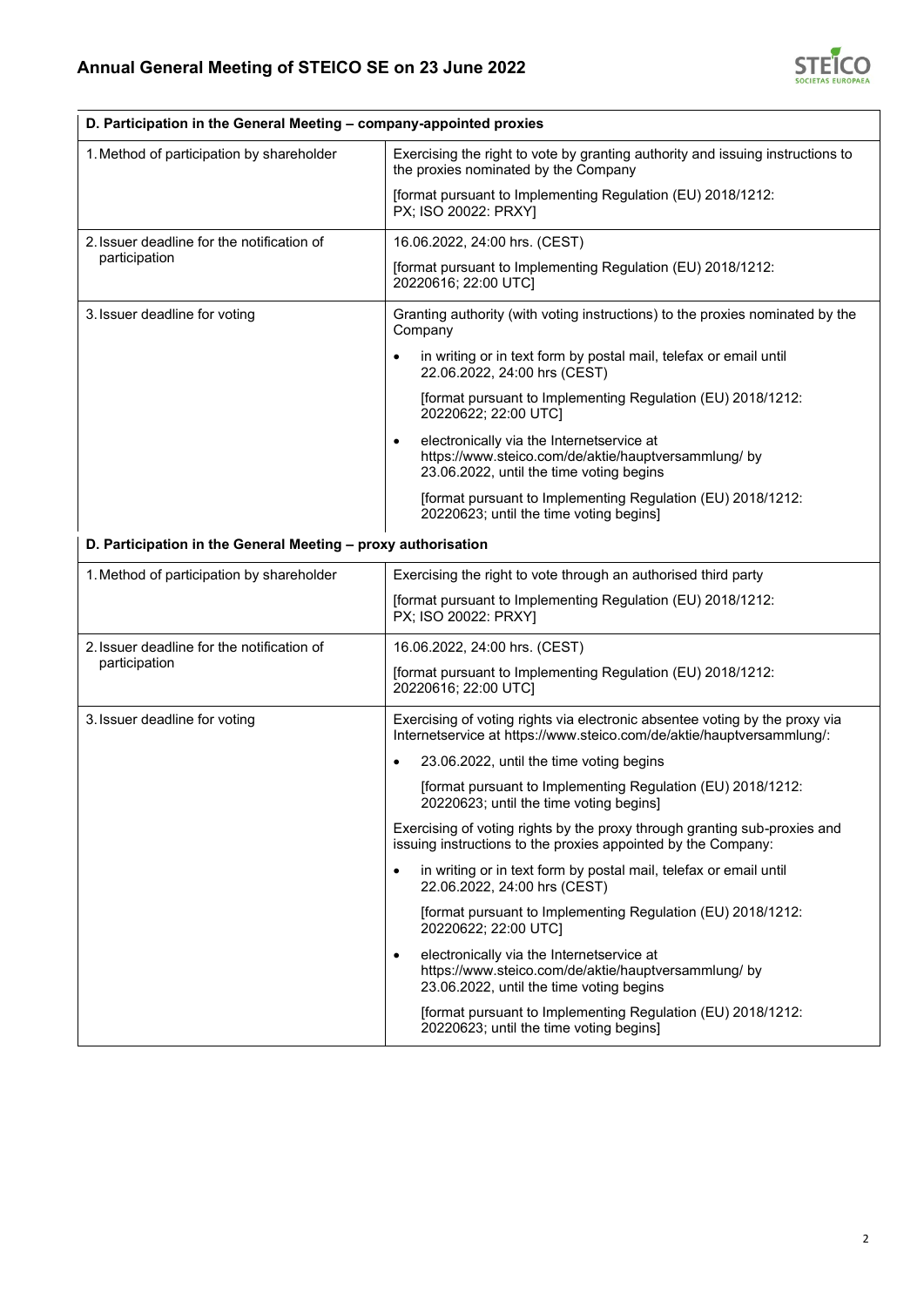## **Annual General Meeting of STEICO SE on 23 June 2022**



| E. Agenda                                             |                                                                                                                                                                                                                                                                                                                                    |  |
|-------------------------------------------------------|------------------------------------------------------------------------------------------------------------------------------------------------------------------------------------------------------------------------------------------------------------------------------------------------------------------------------------|--|
| E. Agenda - item 1                                    |                                                                                                                                                                                                                                                                                                                                    |  |
| 1. Unique identifier of the agenda item               | $\mathbf{1}$                                                                                                                                                                                                                                                                                                                       |  |
| 2. Title of the agenda item                           | Presentation of the adopted annual financial statements of STEICO SE<br>and the approved consolidated financial statements as of December 31,<br>2021, together with the management report of STEICO SE and the Group<br>management report and the report of the Administrative Board, in each<br>case for the financial year 2021 |  |
| 3. Uniform Resource Locator (URL) of the<br>materials | https://www.steico.com/de/aktie/hauptversammlung/                                                                                                                                                                                                                                                                                  |  |
| 4. Vote                                               |                                                                                                                                                                                                                                                                                                                                    |  |
| 5. Alternative voting options                         |                                                                                                                                                                                                                                                                                                                                    |  |
| E. Agenda - item 2                                    |                                                                                                                                                                                                                                                                                                                                    |  |
| 1. Unique identifier of the agenda item               | $\overline{2}$                                                                                                                                                                                                                                                                                                                     |  |
| 2. Title of the agenda item                           | Resolution on the appropriation of net income for the 2021 financial year                                                                                                                                                                                                                                                          |  |
| 3. Uniform Resource Locator (URL) of the<br>materials | https://www.steico.com/de/aktie/hauptversammlung/                                                                                                                                                                                                                                                                                  |  |
| 4. Vote                                               | <b>Binding vote</b>                                                                                                                                                                                                                                                                                                                |  |
|                                                       | [format pursuant to Implementing Regulation (EU) 2018/1212:<br>BV; ISO 20022: BNDG]                                                                                                                                                                                                                                                |  |
| 5. Alternative voting options                         | Vote in favour, Vote against, Abstention                                                                                                                                                                                                                                                                                           |  |
|                                                       | [format pursuant to Implementing Regulation (EU) 2018/1212:<br>VF, VA, AB; ISO 20022: CFOR, CAGS, ABST)                                                                                                                                                                                                                            |  |
| E. Agenda - item 3                                    |                                                                                                                                                                                                                                                                                                                                    |  |
| 1. Unique identifier of the agenda item               | 3                                                                                                                                                                                                                                                                                                                                  |  |
| 2. Title of the agenda item                           | Resolution on the discharge of the Administrative Board of STEICO SE<br>for the financial year 2021                                                                                                                                                                                                                                |  |
| 3. Uniform Resource Locator (URL) of the<br>materials | https://www.steico.com/de/aktie/hauptversammlung/                                                                                                                                                                                                                                                                                  |  |
| 4. Vote                                               | <b>Binding vote</b>                                                                                                                                                                                                                                                                                                                |  |
|                                                       | [format pursuant to Implementing Regulation (EU) 2018/1212:<br>BV; ISO 20022: BNDG]                                                                                                                                                                                                                                                |  |
| 5. Alternative voting options                         | Vote in favour, Vote against, Abstention                                                                                                                                                                                                                                                                                           |  |
|                                                       | [format pursuant to Implementing Regulation (EU) 2018/1212:<br>VF, VA, AB; ISO 20022: CFOR, CAGS, ABST)                                                                                                                                                                                                                            |  |